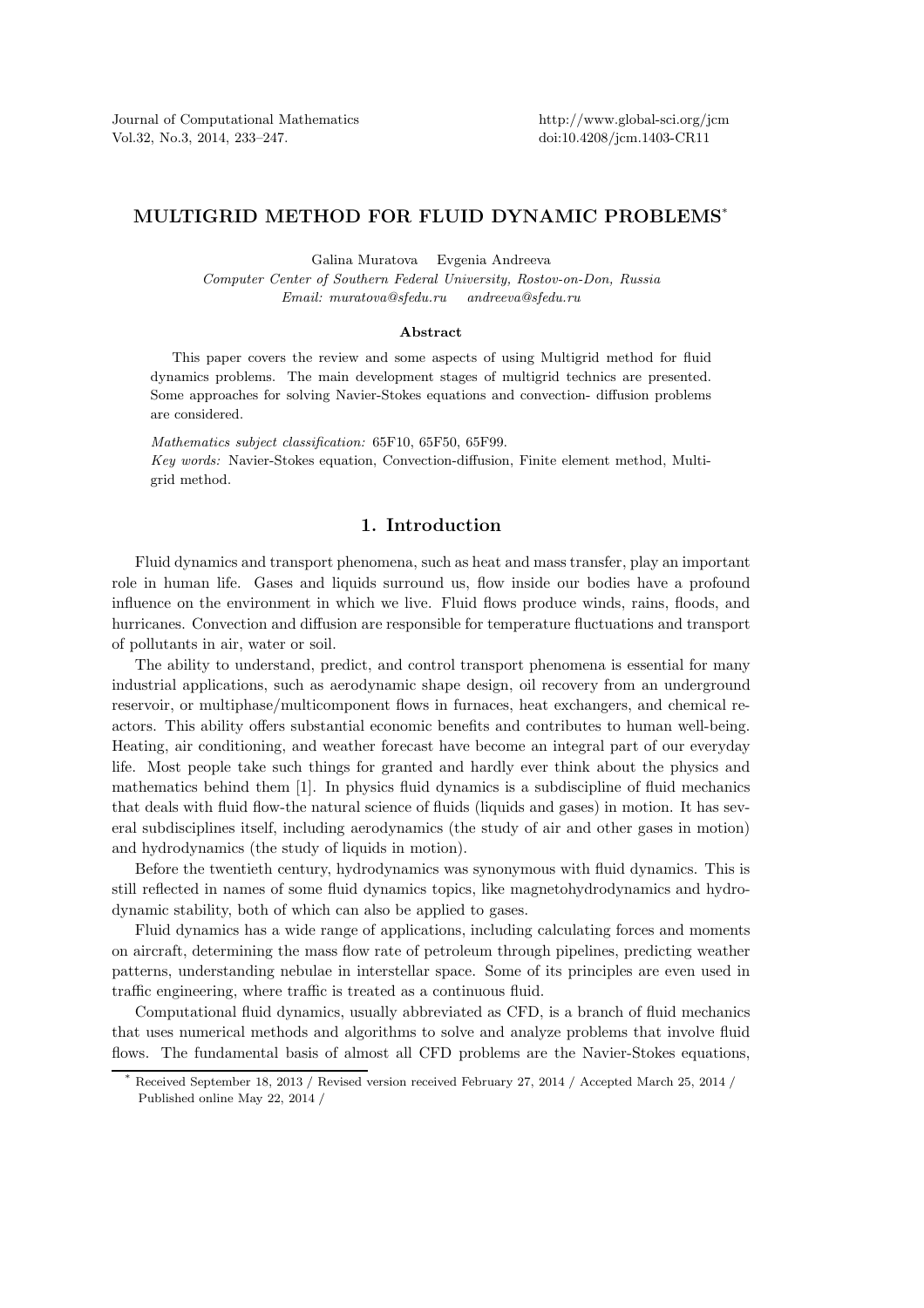which define any single-phase (gas or liquid, but not both) fluid flow. These equations can be simplified by removing terms describing viscous actions to yield the Euler equations. Further simplification, by removing terms describing vorticity yields the full potential equations. Finally, for small perturbations in subsonic and supersonic flows (not transonic or hypersonic) these equations can be linearized to yield the linearized potential equations.

The other most common equation in the computational fluid dynamics field is the convectiondiffusion equation. Mathematical models that involve a combination of convective and diffusive processes are among the most widespread in all the sciences. Research of these processes is especially important and difficult when convection is dominant. At the same time, convectiondiffusion equations are used as tests in researching iterative methods for solving systems of strongly nonsymmetric linear equations.

During the simulation of some physical phenomena, in the CFD, the solution of large linear systems is usually required. With the ongoing increase of the complexity of the problems to treat, the solution phase may be very costly. It is not sufficient to use the latest technology of computers. An effort should be put into algorithms for solving such systems. For such systems, involving several millions of degrees of freedoms, direct methods [2] are not convenient, and iterative methods [3] usually suffer from a low convergence speed. Hybrid methods, like domain decomposition methods [4], can be considered. These methods consist to split the global system to solve into multiple sub-systems, each subsystem being solved independently by sharing information along so called interface conditions between neighboring sub-systems. These interface conditions can be optimized for the performance of the algorithm [5]. Unfortunately, these methods might suffer from convergence problems, and suitable preconditioning techniques lead to an additional computational cost.

Multigrid methods (MGM) are known to be a viable alternative to the previous solution strategies especially for elliptic dominated problems [6]. They are the fastest numerical methods for solving boundary value problems [7]. Multigrid methods were the first to overcome the complexity barrier connected with that the amount of work does not remain proportional to the number of unknowns. The starting point of the multigrid and indeed also its ultimate upshot is the following "golden" rule: The amount of computational work should be proportional to the amount of real physical changes in the computed system.

The field of multigrid methods has become too large to review in a single article. Therefore, in this paper, we restrict our attention to the class of problems which is actual one for fluid dynamics: Navier-Stokes equations and convection- diffusion problems.

#### 2. Multigrid Method: Main Development Stages

First working multigrid method was developed and analyzed by Fedorenko [8] for the Laplace equation on the unit square. Bachvalov [9] considered the theoretically much more complex case of variable coefficients.

The main observation of multigrid techniques is based on a Fourier analysis of the residual (or error) vector of a sequence of iterates that are generated by a scheme such as Jacobi or Gauss-Seidel (for instance). This means that these residual vectors are analyzed in the eigen-basis associated with the iteration matrix  $M$  - assuming that  $M$  has a complete set of eigenvectors. In the case of Jacobi, the observation is that the components associated with the largest eigenvalues (in the original matrix) will decrease rapidly. However, those associated with the smallest eigenvalues will converge much more slowly. As a result after a few steps, the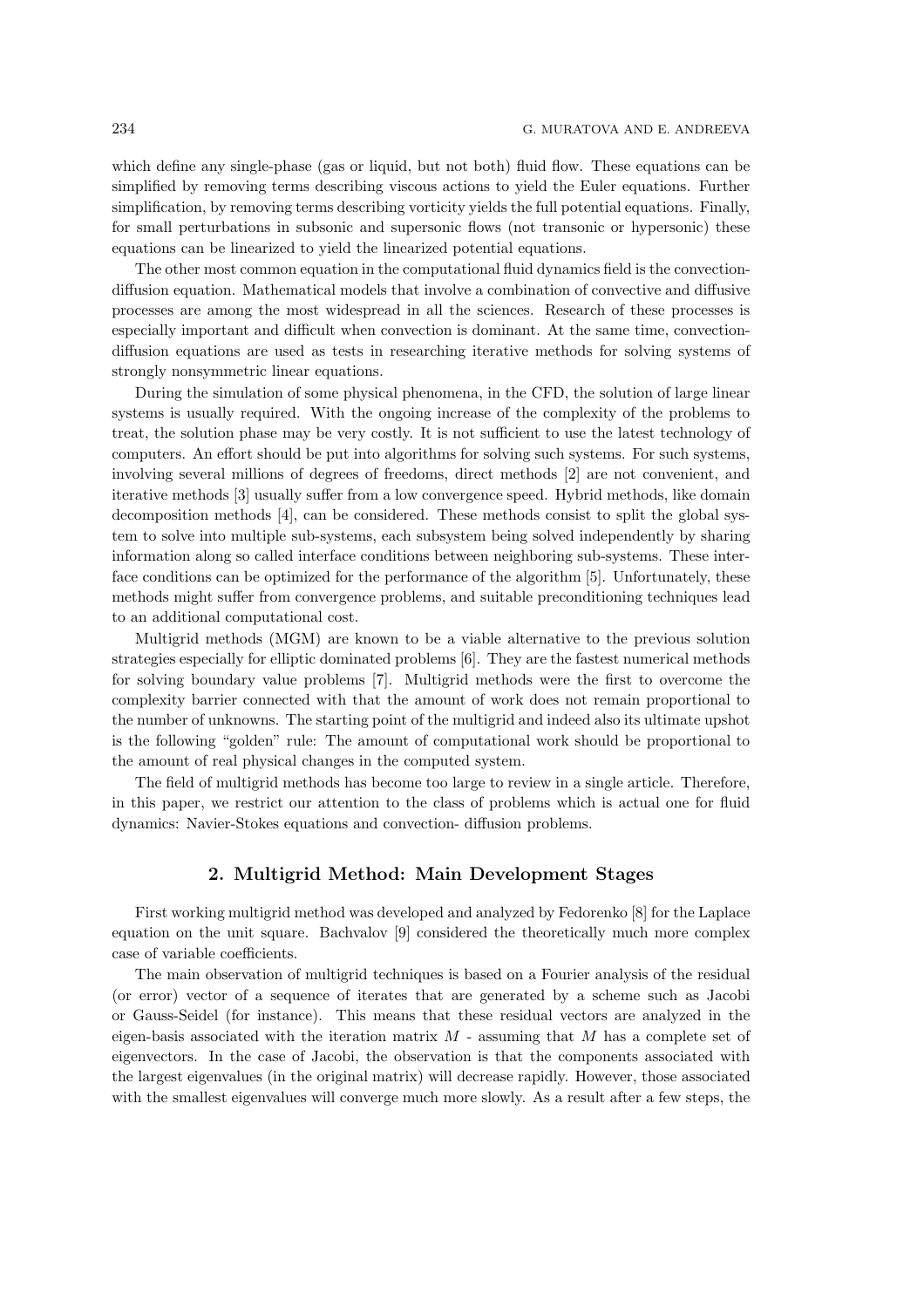"high-frequency" components may have converged while the "low-frequency" components may have made very little progress in comparison. To correct this situation, researchers developed methods that used several grids. The simplest idea is to use two meshes one fine and one that is coarser, where the fine mesh can be viewed as the result of refining the coarse one. The iteration initially takes place on the fine mesh. After a few steps, the residual is projected onto the coarse mesh, by some form of restriction. Let  $A_{2h}$  be the matrix for the problem on the coarse mesh and  $r_{2h}$  this projected residual. The system  $A_{2h}\delta = r_{2h}$  is then solved on the coarse mesh by means of a few steps of relaxation. This is called a correction step. The vector  $\delta$  is then extrapolated into the finer mesh and the result is added as a correction to the iterate on the fine mesh.

Although the basic idea of combining discretization on different grids in an iterative scheme appears to be very natural, the potential of this idea was not recognized before the middle of the 1970s. At this time, the multigrid idea began to spread. The report of Hackbusch [10] and the paper of Brandt [11] were the historical breakthrough. The first big multigrid conference in 1981 in Koln was a culmination point of the development; the conference proceedings edited by Hackbusch and Trottenberg [12] are still a basic reference. With Hackbusch's 1985 monograph [13], the first stage in multigrid theory came to an end.

Russian scientists have made great contribution to the development of the MGM method. The Russian Federation National Award 2003 was handed over to G. Astahancev, N. Bahvalov, R. Fedorenko, V. Shaidurov for a cycle of fundamental works on creation and the subsequent heading highly effective multigrid method for the numerical solution of a wide class of mathematical physics problems.

Today, multigrid methods are used in nearly every field where partial differential equations are solved by numerical methods. The multigrid method [14] belongs to a group of iterative solvers, and it is one of the most efficient and widespread methods to solve large systems of linear equations [15]. Its efficiency is based on the fact that the multigrid method presents a potential to solve  $N \times N$  linear systems with only  $O(N)$  computational effort.

Two different approaches can be accomplished employing the multigrid method according to the kind of data and information employed and also how the operators deal with them: the geometric multigrid (GMG) and the algebraic multigrid (AMG). The main difference between AMG and GMG is related to the manner of constructing the coarser grids [16]: the AMG method requires no knowledge of the geometry of the problem [17]. The GMG method [14] employ fixed grid hierarchies and, therefore, an efficient interplay between smoothing and coarse-grid correction has to be ensured by selecting appropriate smoothing processes [14]. On the other hand, the AMG method [16, 17] fixes the smoother to some simple relaxation scheme and enforces an efficient interplay with coarse-grid correction by choosing the suitable coarser levels and the interpolation [14]. The grid hierarchies in the AMG is generated in the setup phase (which is an initial or start-up phase), by considering the coefficient matrix, as well as the build interpolation, restriction and coarse-grid operators [17, 18]. The application of the AMG method includes problems in which the use of the GMG method is difficult or even impracticable, such as: unstructured grids, large matrix equations which are not at all derived from continuous problems, extreme anisotropic equations and so on. A remarkable use of the AMG method takes place when there is none information about the problem geometry [18]. Table 1, adapted from Chang et al. [19], provides a comparison between the AMG and the GMG methods.

Both strategies, GMG and AMG, present similar steps. The first one is the generation of the coarser grids (levels), which is followed by the transfer of information among different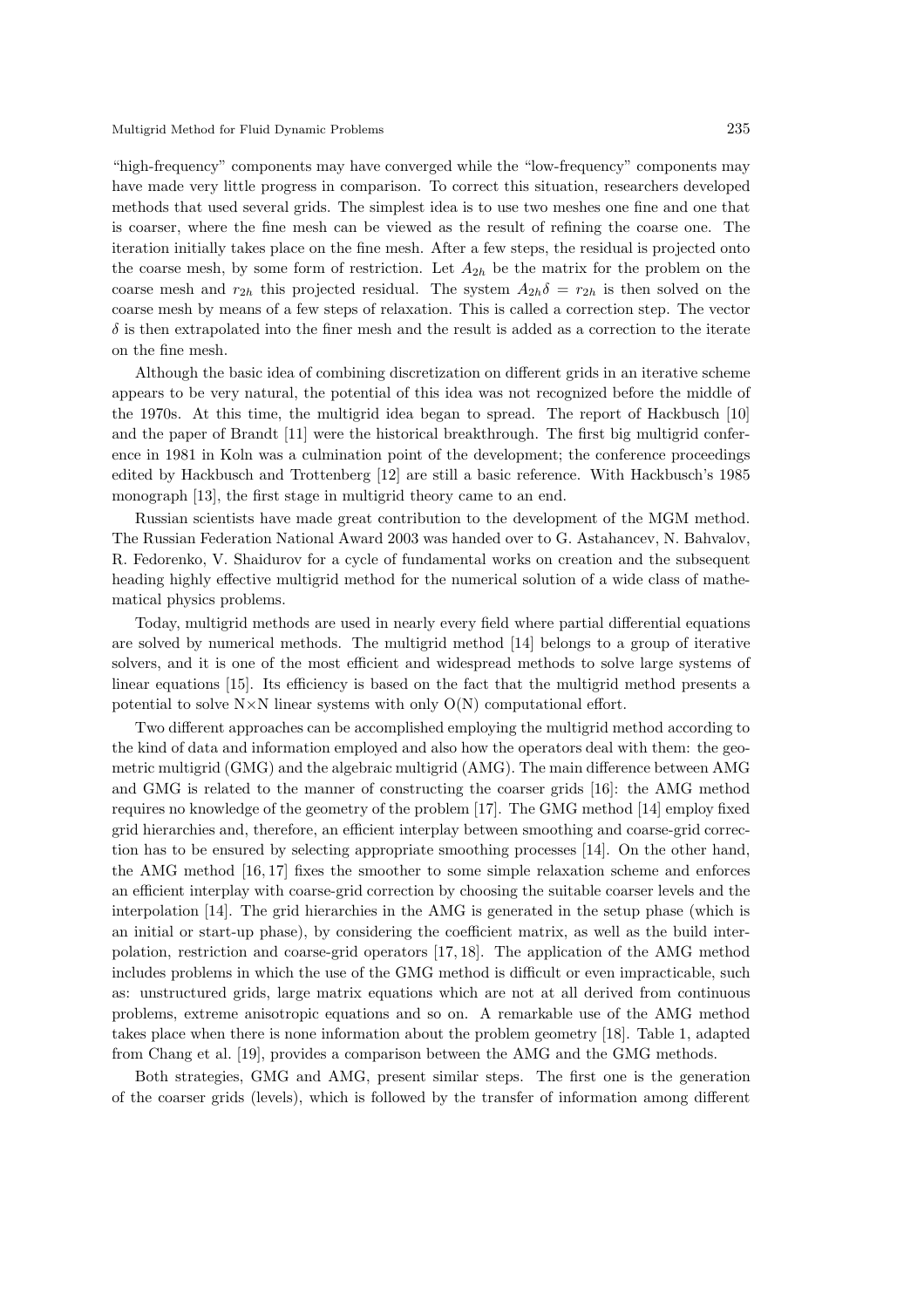| Features         | GMG                      | AMG                                   |  |
|------------------|--------------------------|---------------------------------------|--|
| Solved problem   | Continuous problem       | Linear systems of algebraic equations |  |
| Used information | Geometrical structure    | Only entries of the matrix            |  |
|                  | of the problem           |                                       |  |
| Program          | Necessity of composing a | Only one program                      |  |
|                  | program for each problem | for different problems                |  |
| Efficiency       | Very good                | Good                                  |  |

Table 2.1: Comparison between the GMG and the AMG methods.

grids (restriction and prolongation operators). Then linear system in each grid is solved by an iterative smoother (solver), according to the choice of a multigrid cycle (F-cycle, V-cycle, W-cycle ) [14]. The decision about choice of iterative method as smoother (solver), operators restriction and prolongation often involve considerable algorithmic research.

According to Trottenberg et al. [14], a single modification in the algorithm might result in a significant reduction of the CPU time requirements. The efficiency of the multigrid methods is also related to the adaptations of the multigrid components, which should be made properly according to the underlying physical problem and the variational formulation [20]. Unfortunately, the works available in the literature do not present deep studies about the components of the AMG algorithm and their optimization. More precisely, in such works, new coarsening algorithms and/or new interpolation operators are introduced, like the work of Xiao et al. [21], or to papers in which the AMG performance is compared to the GMG one [20,22]. In the latter case, such comparisons are limited to the CPU time, the number of cycles and the study of the multigrid efficiency provided by the speedup value.

The CPU time and its growth, according to the number of unknowns, were studied by Watanabe et al. [22], for both AMG and GMG. Both multigrid methods were also studied by Langer and Pusch [20], where comparisons for the number of cycles spent by the AMG and by the GMG, as well as the time requirements for the auxiliary grids generation were presented. The number of cycles was also revised by Wu and Elman [23], by using as stop criterion a given tolerance value; it was seen that the GMG convergence was slower than the AMG for convection-diffusion problems. Campos et al. [24] made a comparison between the performances of the AMG and the GMG, both with parallelized and preconditioned algorithms which are suitable for a non-linear system of differential equations. Additionally, simulations were performed varying the number of grids, for both the AMG and the GMG, and the grid reduction factor for the AMG, executed by 1, 2, 4 or 6 processors; the performance of the AMG algorithm was better than the one obtained by the GMG for both CPU time and memory.

Systematic studies about the multigrid parameters where found only for the GMG method. Gaspar et al. [25] presented theoretical and numerical results for the GMG with triangular grids, by applying distinct multigrid cycles, different numbers of inner iterations and proposing a new smoother (solver). On the other hand, Oliveira et al. [26] computed optimum values for the inner iterations and the levels used in heat diffusion problems with structured square grids. As it was mentioned above MGM is very actively used in computational fluid dynamics.

Computational fluid dynamics (CFD) gives rise to very large systems requiring efficient solution method. Not surprisingly, MGM found application in CFD at an early stage. The compressible potential equation was solved with MGM in 1976, the incompressible Navier-Stokes equations shortly after [27, 28].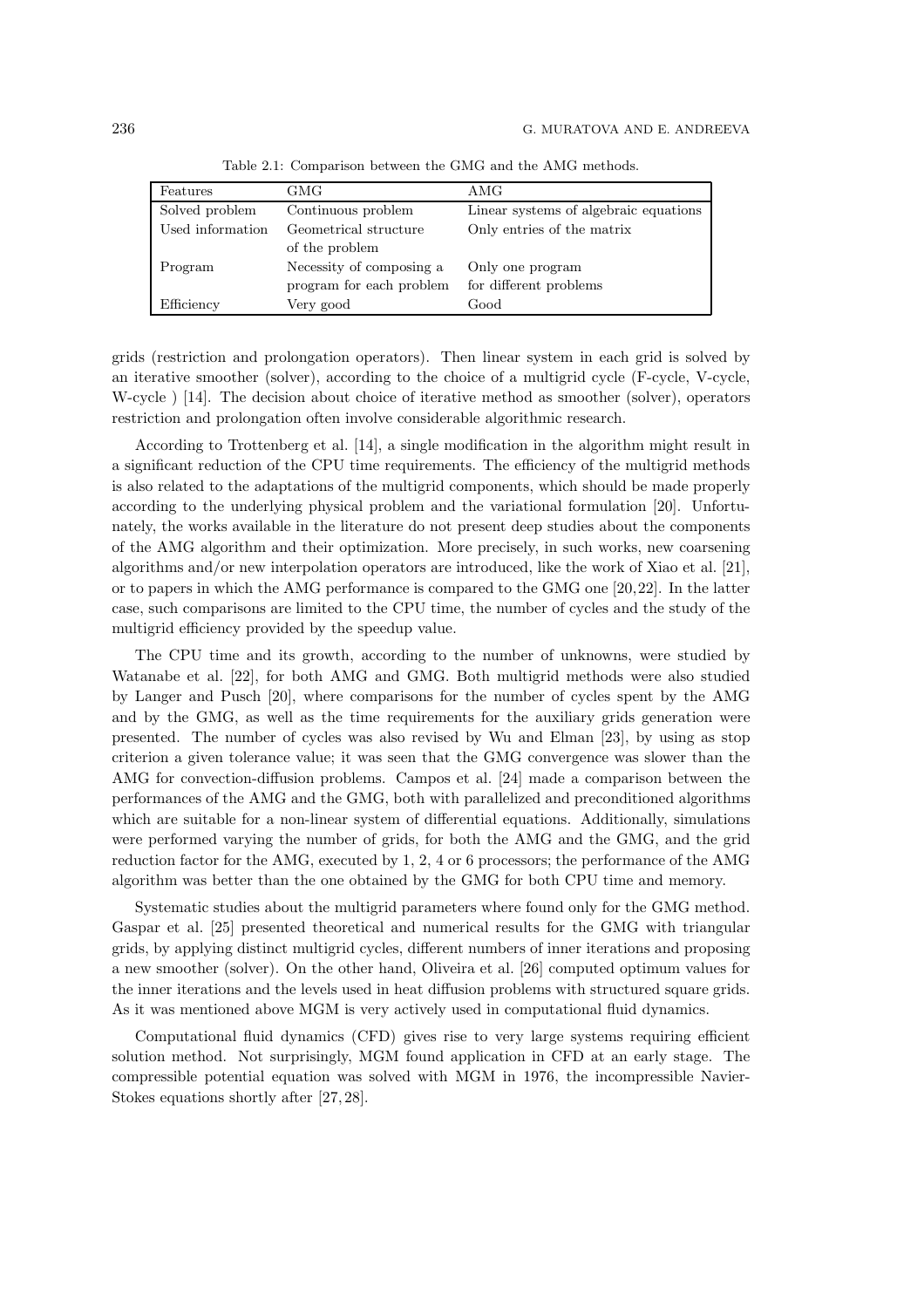## 3. Basic Principles of the MGM

Multigrid method is not a fixed algorithm. There is rather a multigrid technique fixing only the framework of the algorithm. The efficiency of the multi-grid algorithm depends on the adjustment of its components to the problem under consideration [13]. Thanks to this fact the main contemporary study on multigrid methods focuses on "almost" self-adjoint positivedefinite problems in linear case, and on "almost" linear problems in nonlinear case.

There are many variations of multigrid algorithms, but the common feature is that a hierarchy of discretizations (grids) is considered. The important steps are: smoothing - reducing high frequency errors, for example using a few iterations of the Gauss-Seidel method; restriction downsampling the residual error to a coarser grid; interpolation or prolongation - interpolating a correction computed on a coarser grid into a finer grid.

The multigrid idea is based on two principles - error smoothing and coarse grid correction:

- the principle of smoothing many classical iterative methods similar to the method of Gauss-Seidel or Jacobi has the effect of smoothing error when applied to discrete problems;
- the principle of coarse-grid correction smooth components of the error can be well represented on a coarser grid where the decision is less expensive.

Consider the two-grid cycle for discrete linear boundary value problem

$$
L_h u_h = f_h \qquad (\Omega_h). \tag{3.1}
$$

- Smoothing procedure
	- Compute  $\bar{u}_h^n$ , applying  $\nu_1$  iterations of the smoothing method
- Coarse-grid correction
	- Compute residial  $d_h = f_h L_h \bar{u}_h^n$
	- Restrict residial  $d_{2h} = R_h^{2h} d_h$
	- Solve coarse grid equation  $L_{2h}v_{2h} = d_{2h}$
	- Prolongate coarse grid solution
		- $v_h = P_{2h}^h v_{2h}$
	- Correct the required solution  $u_h^n = \bar{u}_h^n + v_h$
- Post-smoothing
	- Compute  $u_h^{n+1}$ , using  $\nu_2$  iterations of the smoothing method

Using this notation, the operator of two-grid method can be written as following

$$
M_h^{2h} = S_h^{\nu_2} K_h^{2h} S_h^{\nu_1},\tag{3.2}
$$

where  $K_h^{2h} = I_h - P_{2h}^h L_{2h}^{-1} R_h^{2h} L_h$  - operator of the coarse-grid correction,  $S_h$  - smoothing operator.

Multigrid methods are based on the recursive use of a two-grid scheme. A basic two-grid method combines the action of a smoother, often a simple iterative method such as Gauss-Seidel, and a coarse grid correction, which involves solving a smaller problem on a coarser grid.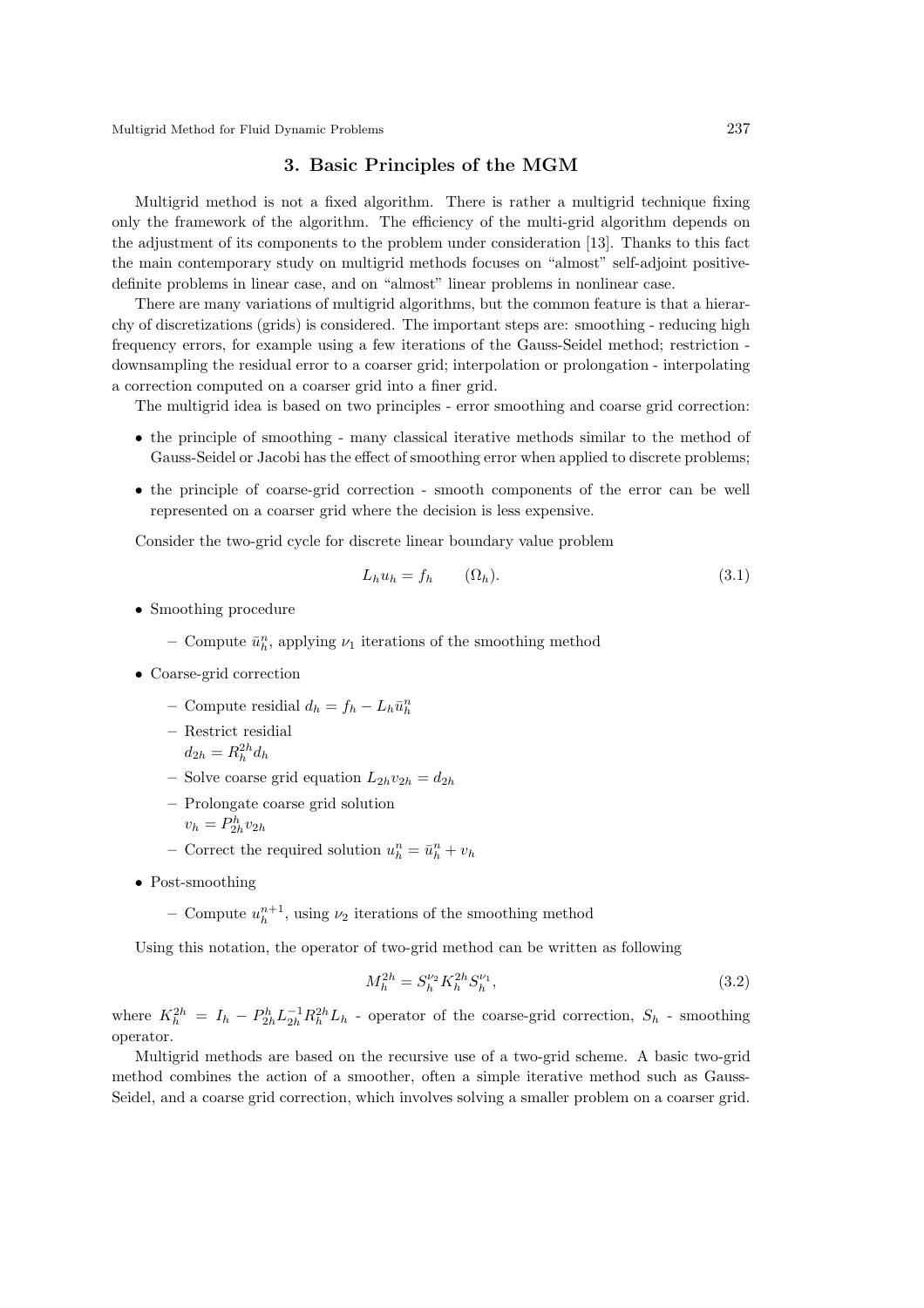A V-cycle multigrid method is obtained when this coarse problem is solved approximately with 1 iteration of the two-grid scheme on that level, and so on, until the coarsest level on which an exact solve is performed. Other cycles may be defined, for instance the W-cycle based on two stationary iterations at each level, see, e.g., [14].

#### 4. MGM for Navier-Stokes Equations

Over the last two decades, many methods have been developed to solve the incompressible unsteady Navier-Stokes equations. Among those, the pressure based method, penalty method, and pseudo-compressibility method are the most successful approaches [28]. The pressurebased methods represented by the SIMPLE-family codes developed by Patankar et al. were the dominant approaches in simulation of incompressible flow and compressible subsonic flow during the 1970s and 1980s.There are many industrial codes which use this kind of approach. Some of them have developed to handle transonic and supersonic flows.

The multigrid is one of the most powerful numerical method for improving the efficiency of computational fluid dynamics solvers. It is broadly used for solving incompressible unsteady Navier-Stokes equations [29].Classical multigrid method have been proved to be extremely efficient on solving pressure Poisson equation, enabling solution to the level of discretization errors in just a few minimal work units, so that the total work invested in the solution grows linearly with the number of variable flow, such as pre-optimization techniques which accelerate the multigrid process before the coarse grid procedure.

As Reynolds number is high, the numerical calculation of Navier-Stokes equations has the convergence problem. Michael [30] has solved the Navier-Stokes equation by using pressurecorrection multigrid Newton precondition method. He's got numerical results that Reynolds number is just 1.0. Ping [31] has showed that the sequential regularization method can solve Navier-Stokes equation with high Reynolds number. But, like penalty method, the convergence is slow when we use sequential regularization method to solve Navier-Stokes equation [31].

A hybrid multigrid method was suggested for the unsteady incompressible Navier-Stokes equations [32]. This approach is presented for the high Reynolds incompressible flow, based on multigrid method and sequential regular method. In [32] the velocity-pressure increment and sequential regular equations are derived from the Navier-Stokes equation. The pressure increment optimum sweep algorithm is discussed. The numerical results of the close square flow show that this algorithm improves the convergence rate for high Reynolds unsteady flow.

We propose once more approach for solving the Navier-Stokes equations in hydrodynamics problems.

Consider classical formulation of the Navier-Stokes equation in domain  $\Omega = (0,1) \times (0,1)$ with boundary  $\partial\Omega$ 

$$
\frac{\partial u}{\partial t} + u \frac{\partial u}{\partial x} + v \frac{\partial u}{\partial y} + \frac{\partial P}{\partial x} - \frac{1}{Re} \left( \frac{\partial^2 u}{\partial x^2} + \frac{\partial^2 u}{\partial y^2} \right) = f_1,
$$
  

$$
\frac{\partial v}{\partial t} + u \frac{\partial v}{\partial x} + v \frac{\partial v}{\partial y} + \frac{\partial P}{\partial y} - \frac{1}{Re} \left( \frac{\partial^2 v}{\partial x^2} + \frac{\partial^2 v}{\partial y^2} \right) = f_2,
$$
  

$$
\frac{\partial u}{\partial x} + \frac{\partial v}{\partial y} = f_3,
$$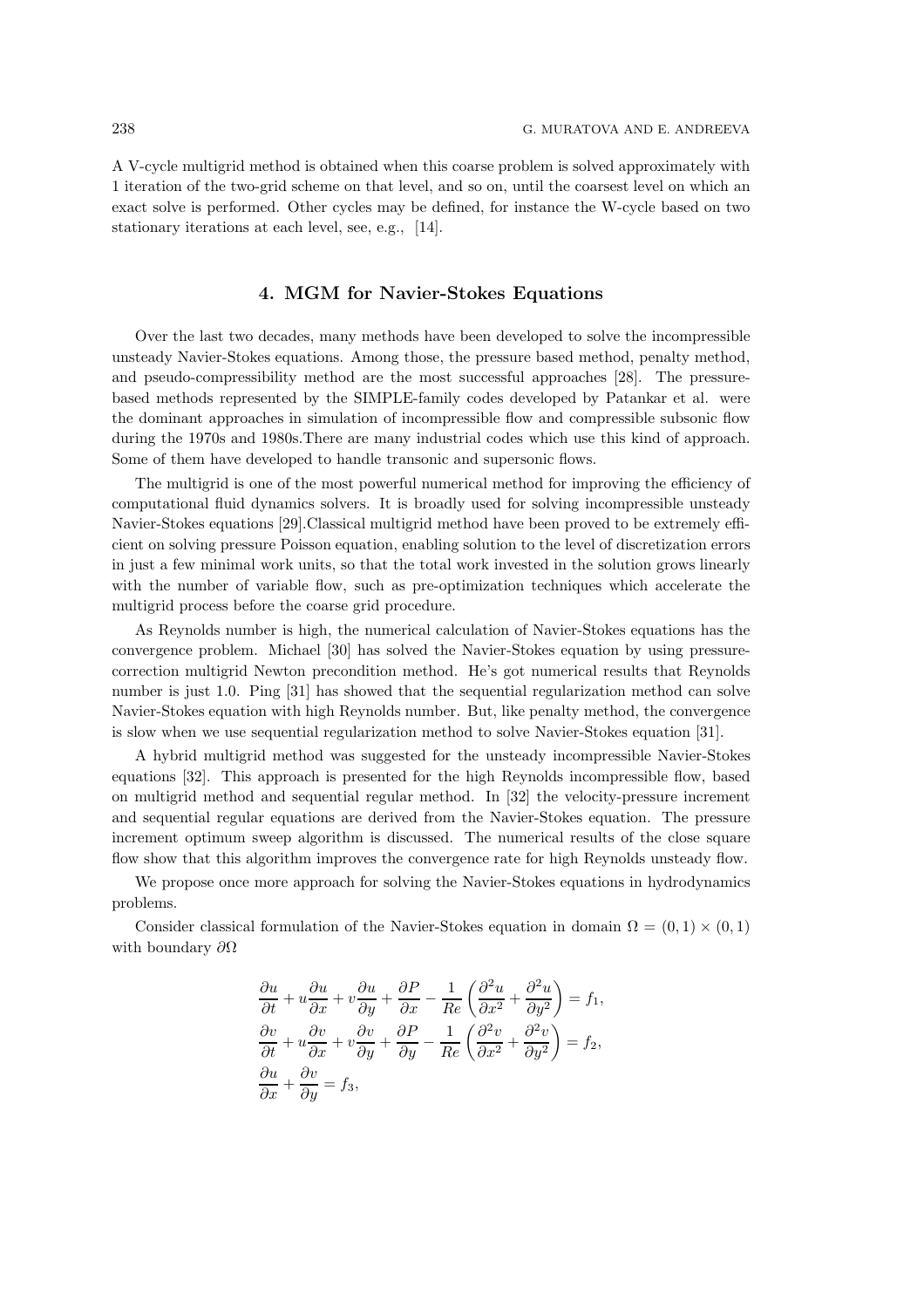$$
u(x, y, t) = g_1(x, y, t), v(x, y, t) = g_2(x, y, t)
$$
 on  $\partial\Omega$ ,  
\n $u(x, y, 0) = u_0(x, y), v(x, y, 0) = v_0(x, y).$ 

where Re is Reynolds's number, and  $V = (u(x, y, t), v(x, y, t))$  is the velocity, P is the pressure.

The system of Navier-Stokes two-dimensional equations for two components of velocity and pressure for an incompressible viscous fluid is considered. To approximate the time derivative and inertial first space derivatives the method of characteristics is used [33]. Space discretization is carried out by finite element method. This mixed method of approximation was suggested by O. Pironneau in the 1980-th year and it's more often used in numerical researches now [34]. It's used a mixed formulation in the finite element method, when a combination of simple finite elements - bilinear for velocities and constant elements for pressure is applied. This combination provides stability of pressure calculation with additional application of a numerical filtration.

After discretization we obtain a linear algebraic equation system with a symmetric matrix which has a spectrum with alternating signs. We use multigrid method for solving this system. For the Navier-Stokes equations it has been shown that by mixing the method of characteristics and the finite element method we are able to derive first and second order accurate conservative schemes of the upwinding type.

Application of the method of characteristics and the finite element method combination allows building the effective numerical algorithm. These schemes are numerically better than the usual upwinding schemes because they require numerical solution of symmetric systems only. After discretization we obtain a linear algebraic equation system with a symmetric matrix which has a spectrum with alternating signs [35]. We use multigrid method with simple iteration method as the smoother for solving this system.

The results of some numerical experiments allow to conclude the efficiency of the suggested approach for solving the Navier-Stokes equations.

## 5. MGM for Convection-Diffusion Problems

As mentioned above the other most common equation in the computational fluid dynamics field is the convection- diffusion equation. Mathematical models that involve a combination of convective and diffusive processes are among the most widespread in all the sciences. Research of these processes is especially important and difficult when convection is dominant. At the same time, convection-diffusion equations are used as tests in researching iterative methods for solving systems of strongly nonsymmetric linear equations.

Analysis of algebraic multigrid parameters for two-dimensional steady-state heat diffusion equations was presented in [36]. In this work it is provided a comparison for the algebraic multigrid (AMG) and the geometric multigrid (GMG) parameters, for Laplace and Poisson two-dimensional equations in square and triangular grids. The analyzed parameters are the number of: inner iterations in the solver, grids and unknowns. For the AMG, the effects of the grid reduction factor and the strong dependence factor in the coarse grid on the necessary CPU time are studied. For square grids the finite difference method is used, and for the triangular grids, the finite volume one. The results are obtained with the use of an adapted AMG1R6 code of Ruge and Stuben. For the AMG the following components are used: standard coarsening, standard interpolation, correction scheme (CS), lexicographic Gauss-Seidel and Vcycle. Comparative studies among the CPU time of the GMG, AMG and singlegrid are made. It was verified that: (1) the optimum inner iterations is independent of the multigrid, however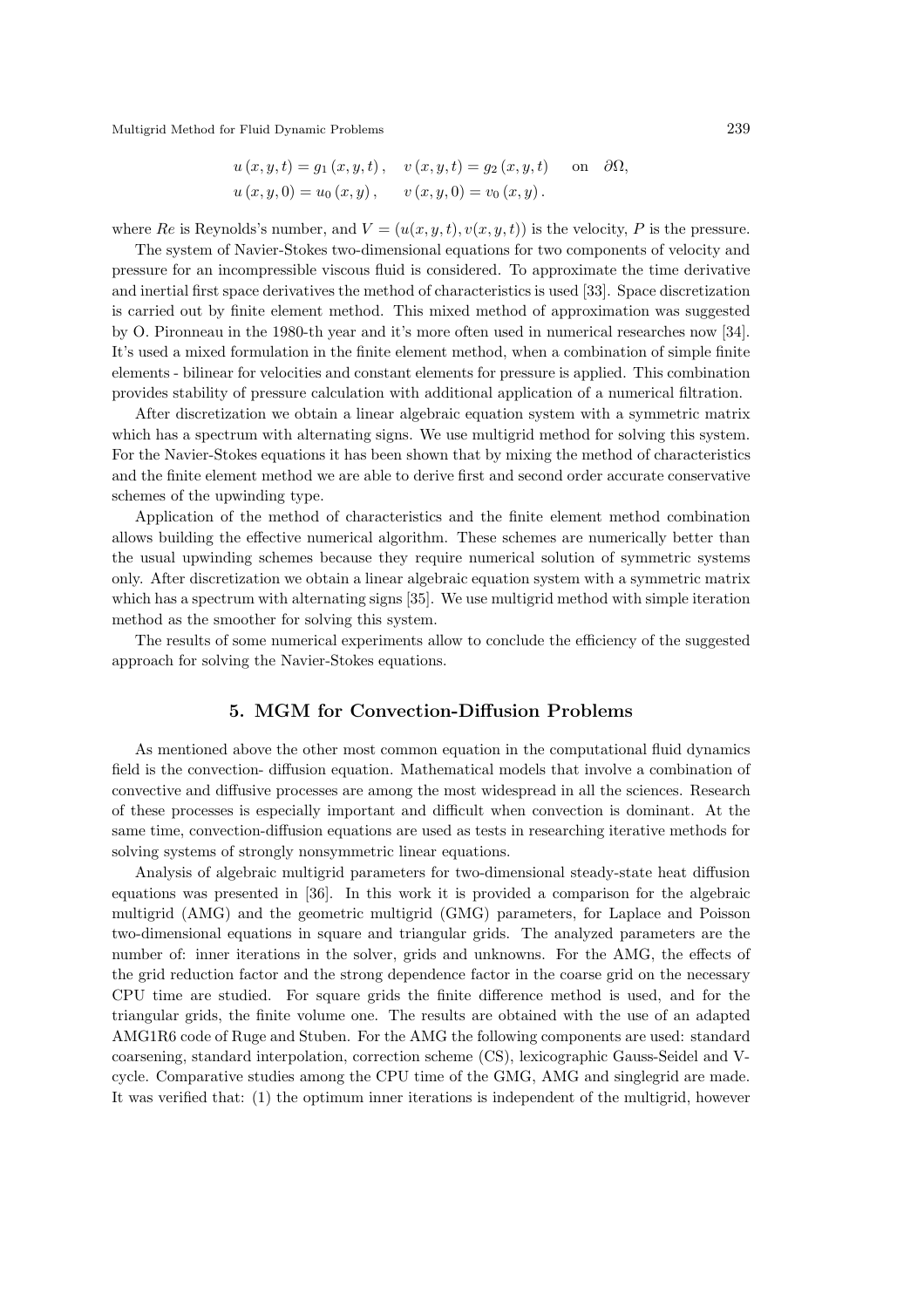it is dependent on the grid; (2) the optimum number of grids is the maximum number; (3) AMG was shown to be sensitive to both the variation of the grid reduction factor and the strong dependence factor in the coarse grid; (4) in square grids, the GMG CPU time is 20% of the AMG one.

Modification of algebraic multigrid for effective GPGPU-based solution of nonstationary hydrodynamics problems was presented [37]. The modification is easy to implement and allows us to reduce number of times when the multigrid setup is performed, thus saving up to 50% of computation time with respect to unmodified algorithm.

As it's mentioned above algebraic multigrid (AMG) [14] is one the most effective methods for solution of large sparse unstructured systems of equations, arising, for example, from discretizations of elliptic differential equations. AMG applies ideas of geometric multigrid (smoothing and correction on coarse grid) to solution of certain classes of algebraic systems of equations. The main advantage of AMG (besides robustness and efficiency) is its ability to solve elliptic partial differential equations discretized on unstructured grids [38]. AMG can be used as a black-box solver for various computational problems, since it does not require any information about underlying geometry. This fact makes GPGPU-based implementation of AMG extremely attractive [39].

The algorithm of AMG has two major stages: setup phase and solution phase. The setup phase in classic formulation of AMG is very hard to parallelize because of its intrinsic serial nature.To the contrary, the solution phase allows straightforward parallelization.

When GPGPU technique is applied to the solution phase, tenfold acceleration rate is easily achieved [40]. However, according to Amdahl's law, we cannot exceed acceleration rate of  $3\times$ for solution of single system of equations, since about 30% of computational work belongs to the setup phase. In [37] it was shown that the restriction may be loosened for solution of non steady problems with constant or slowly changing coefficients.

The improved algorithm was successfully applied to the solution of several hydromechanics problems. In particular, it was presented substantial acceleration rate for several oil reservoir simulation problems.

A hybrid multigrid method for convection-diffusion problems is considered in [6]. Presented approach is an advanced performance study of a multigrid method designed for convectiondiffusion problems developed in Khelifi et al. [41]. The proposed scheme with the separation of the operators enables an individual treatment for each operator: while the piecewise constant operator is used for the convective part, each off-diagonal entry of the coarse diffusion operator is scaled by a geometric factor. Numerical examples illustrate the fast convergence and the outstanding robustness of the proposed method, compared to other known methods.

The increasing complexity in the geometry and the physical modeling of today's simulation problems makes the use of geometric multigrid more difficult. Algebraic multigrid (AMG) applies multigrid principles without requiring any information about the geometry [38]. The construction of the hierarchy of grids is fully automatic. The levels are created using purely algebraic entities such as the matrix entries. Algebraic multigrid is well developed especially for symmetric positive definite problems and diagonally dominant M-matrices arising from the discretization of second-order scalar elliptic partial differential equations. Nevertheless, they were successfully used in non symmetric and more general cases without any modification [18], [38].

Hence, the solution of a large class of linear systems arising from the discretization on unstructured meshes of a scalar PDE became possible thanks to such a procedure. Among the different AMG approaches we can cite the classical AMG [38] (often referred to as the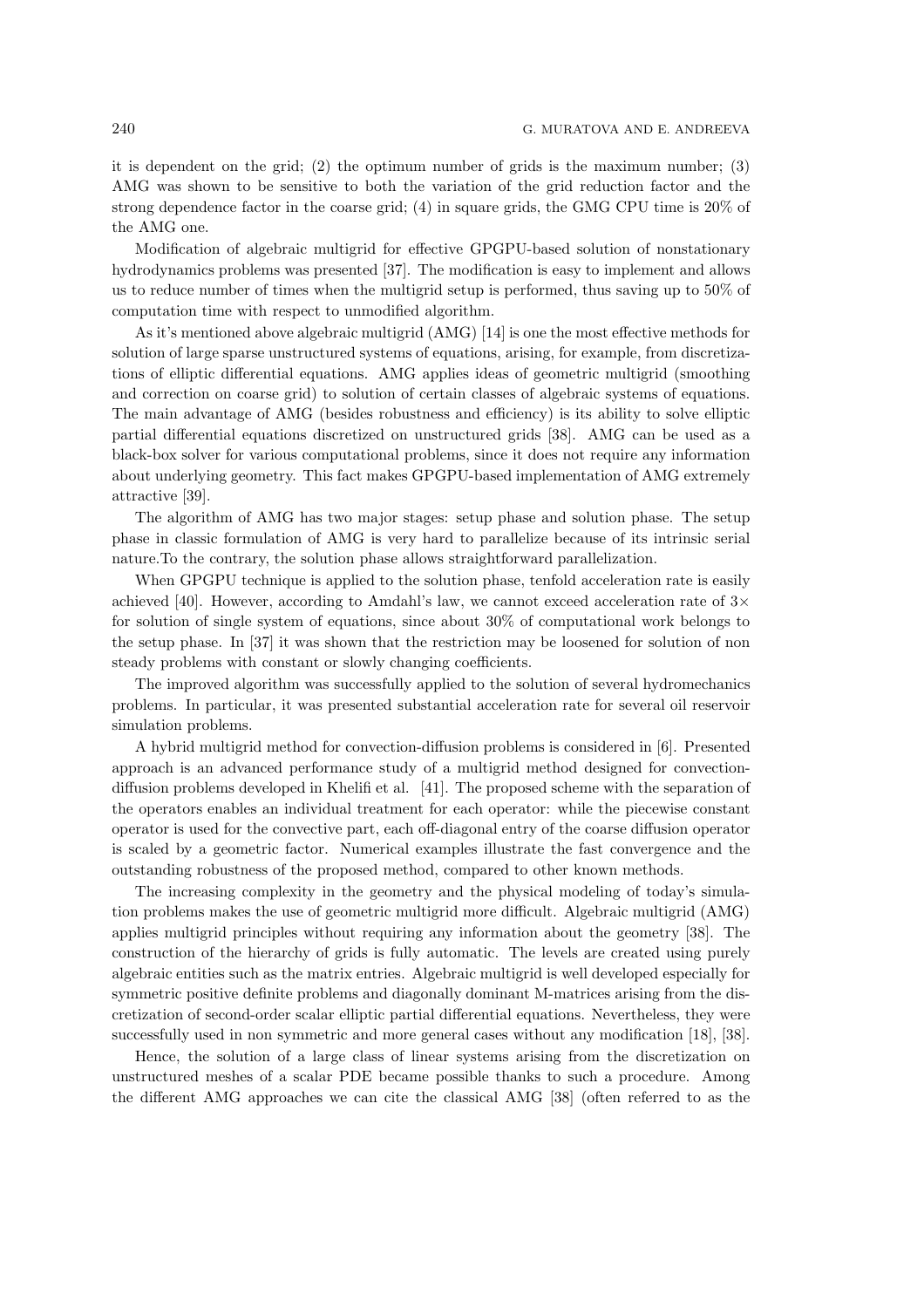Ruge-Stuben approach), the AMGe (algebraic multigrid for finite elements), the element free AMGe [42], adaptive methods and aggregation [43]. The latter can be regarded as a limiting case of the Ruge-Stuben multigrid procedure where every fine point is interpolated from a unique coarse point [38]. The prolongation operator associated to this approach is simply the piecewise constant interpolation (P0). This approach is well adapted to the finite volume discretization widely used in CFD applications as it consists of creating coarse mesh cells by agglomeration of some fine mesh cells. The finite volume approach copes naturally with the complex polyhedral cell geometries produced by the aggregation procedure, in contrast to the finite element methods, which are difficult to apply on arbitrary polyhedral cells, as they require the definition of shape functions for each element geometry. Aggregation is also consistent with the finite volume philosophy as the integral of a function on an aggregate is equal to the sum of the integrals on the cells composing this aggregate. For these reasons, aggregation seems to be a judicious choice for CFD problems.

However, it is well known that the standard aggregation based algebraic multigrid method is not suitable for elliptic second order problems. It fails to ensure the condition for the optimal multigrid efficiency [44]. Many techniques exist to overcome the slow convergence rate of the straightforward aggregation scheme and recover the theoretical convergence.

The rescaling of the operator can be an effective remedy. The simplest method consists of the rescaling by a global number. The number is usually simply computed and the method is quite easy to implement but it is limited to a geometric multigrid procedure. In [45], another approach called "smoothed aggregation" is developed. It improves the convergence of the multigrid procedure but the inconvenience is that it increases the number of the off-diagonal entries of the coarse level matrix.

Suggested method is based on a third approach, studied in the finite volume context, with a discretization on arbitrary polyhedra.It maintains the simplicity of the P0 interpolation with a little extra-work consisting of a face based rescaling [41]. This approach produces a coarse diffusion problem that mimics the direct discretization of the diffusion operator on the coarse mesh. However, in the presence of the convection operator in addition to the elliptic one, the optimal use of multilevel techniques is more difficult to establish. Yet, several different strategies for overcoming these difficulties exist [41, 43, 50]. In [6] the performances of the multigrid procedure developed in [41] is studying, with a comparison to more well known Krylov methods in terms of number of iterations and wall clock time (WCT) time.

# 6. MGM for Convection-Diffusion Problems with Dominant Convection

We suggest modification of MGM for convection-diffusion problems with dominant convection.

Consider the model problem in the domain  $\Omega = [0, 1] \times [0, 1]$ :

$$
\frac{1}{2} \sum_{k=1}^{2} \left( v_k(x) \frac{\partial u(x)}{\partial x_k} + \frac{\partial (v_k(x)u(x))}{\partial x_k} \right) - \frac{1}{Pe} \sum_{k=1}^{2} \frac{\partial}{\partial x_k} \left( \frac{\partial u(x)}{\partial x_k} \right) = f(x), \quad x \in \Omega
$$
\n
$$
u(x) = 0, \qquad x \in \partial\Omega,
$$
\n(6.1)

where  $x = (x_1, x_2)$ . Eq. (6.1) has a small parameter at the highest derivative. We consider incompressible environments, so  $div V = \sum_{k=1}^{2} \frac{\partial v_k}{\partial x_k} = 0.$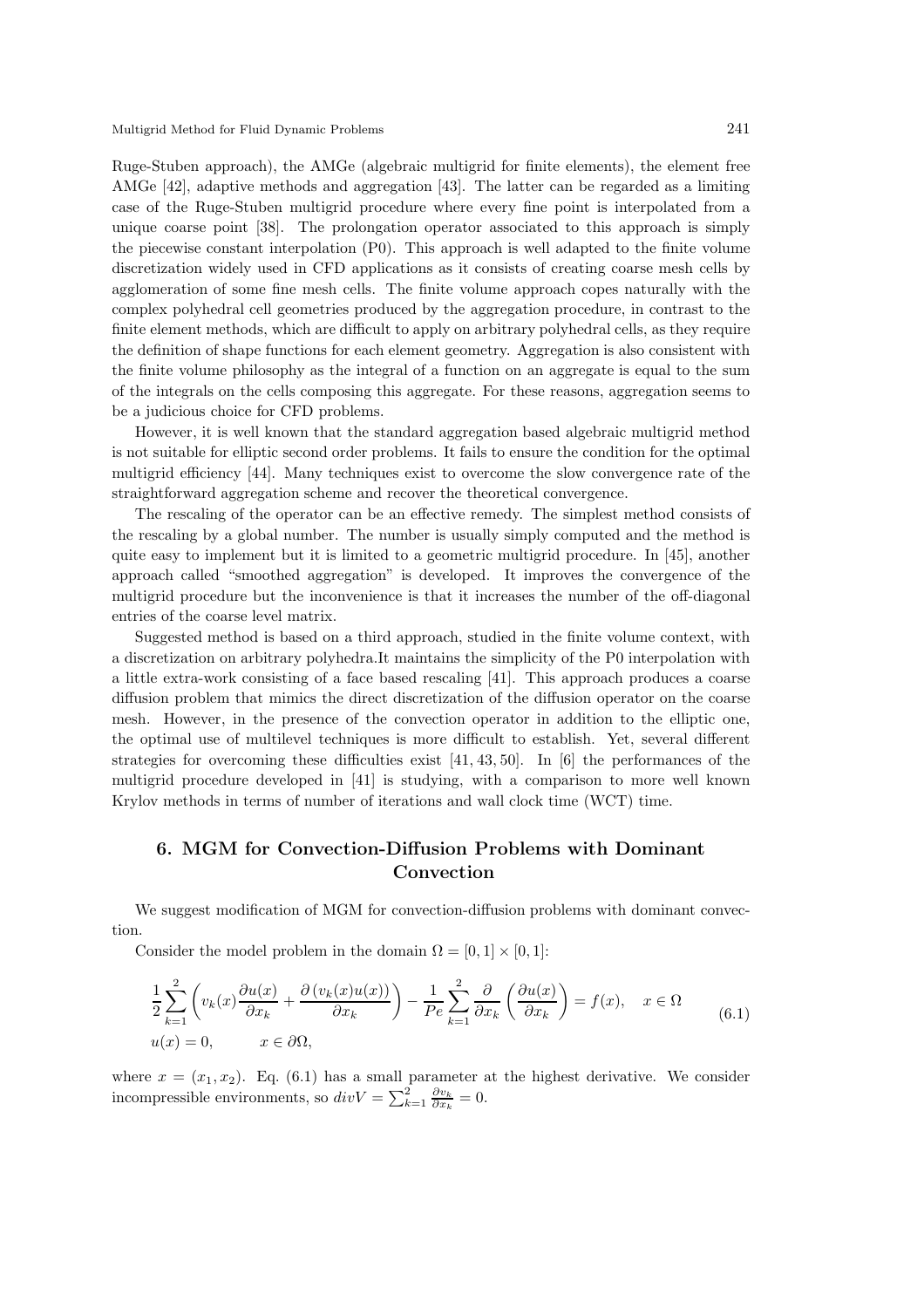The finite difference method with central differences is used to discretize (6.1). We obtain an algebraic system of linear equations with a strongly nonsymmetric matrix:

$$
L_h u_h = f_h,\tag{6.2}
$$

which is considered on a grid

$$
G_h = \left\{ (x_1, x_2) : x_k = ih, h = \frac{1}{n}, n \in \mathbb{N}, k = 1, 2, i \in \mathbb{Z} \right\},\
$$

where  $u_h$  and  $f_h$  are the grid functions on  $G_h$ , and  $L_h$  is the linear operator

$$
L_h: E(G_h) \to E(G_h),
$$

with  $E(G_h)$  being the linear space of grid functions defined on  $G_h$ .

Corresponding to the operator  $L<sub>h</sub>$ , the matrix L is a strongly sparse nonsymmetric one without diagonal dominance. Split the matrix  $L$  as a sum of symmetric and non-symmetric parts:

$$
L = L_0 + L_1,
$$

where

$$
L_0 = \frac{1}{2} (L + L^*) = L_0^*, \quad L_1 = \frac{1}{2} (L - L^*) = -L_1^*
$$

being the symmetric part and the skew-symmetric part of the matrix L. In some matrix norm it holds that

$$
||L_0||_* \ll ||L_1||_*.
$$

The matrix  $L$  is a real positive one. It means that its symmetric part is positive definite:

$$
L_0 = \frac{1}{2} \left( L + L^* \right) = L_0^* > 0.
$$

Split the matrix  $L_1$  as

$$
L_1 = K_l + K_u \quad \text{and} \quad K_u = -K_l^*,
$$

where  $K_l$  and  $K_u$  are respectively, the lower and the upper triangular parts of the skewsymmetric matrix  $L_1$ .

To solve the linear system (6.2), we suggest to use the MGM, where the triangular iterative method (TIM) [46–49] will be used as the smoother of the MGM [50].

Consider the structure of the TIM. Any iterative method can be written in the standard form

$$
B\frac{u_{n+1} - u_n}{\tau} + Lu_n = f, \quad n = 0, 1, 2, .... \tag{6.3}
$$

The choice of the operator B defines the triangular skew-symmetric iterative method. For a standard TIM, the operator  $B$  is constructed as follows:

$$
B = E + 2\tau K_l \quad \text{or} \quad B = E + 2\tau K_u. \tag{6.4}
$$

For TIM1,

$$
B = \alpha E + 2K_l \quad \text{or} \quad B = \alpha E + 2K_u,\tag{6.5}
$$

and for TIM2,

$$
B = \alpha_i E + 2K_{\ell} \quad \text{or} \quad B = \alpha_i E + 2K_u,\tag{6.6}
$$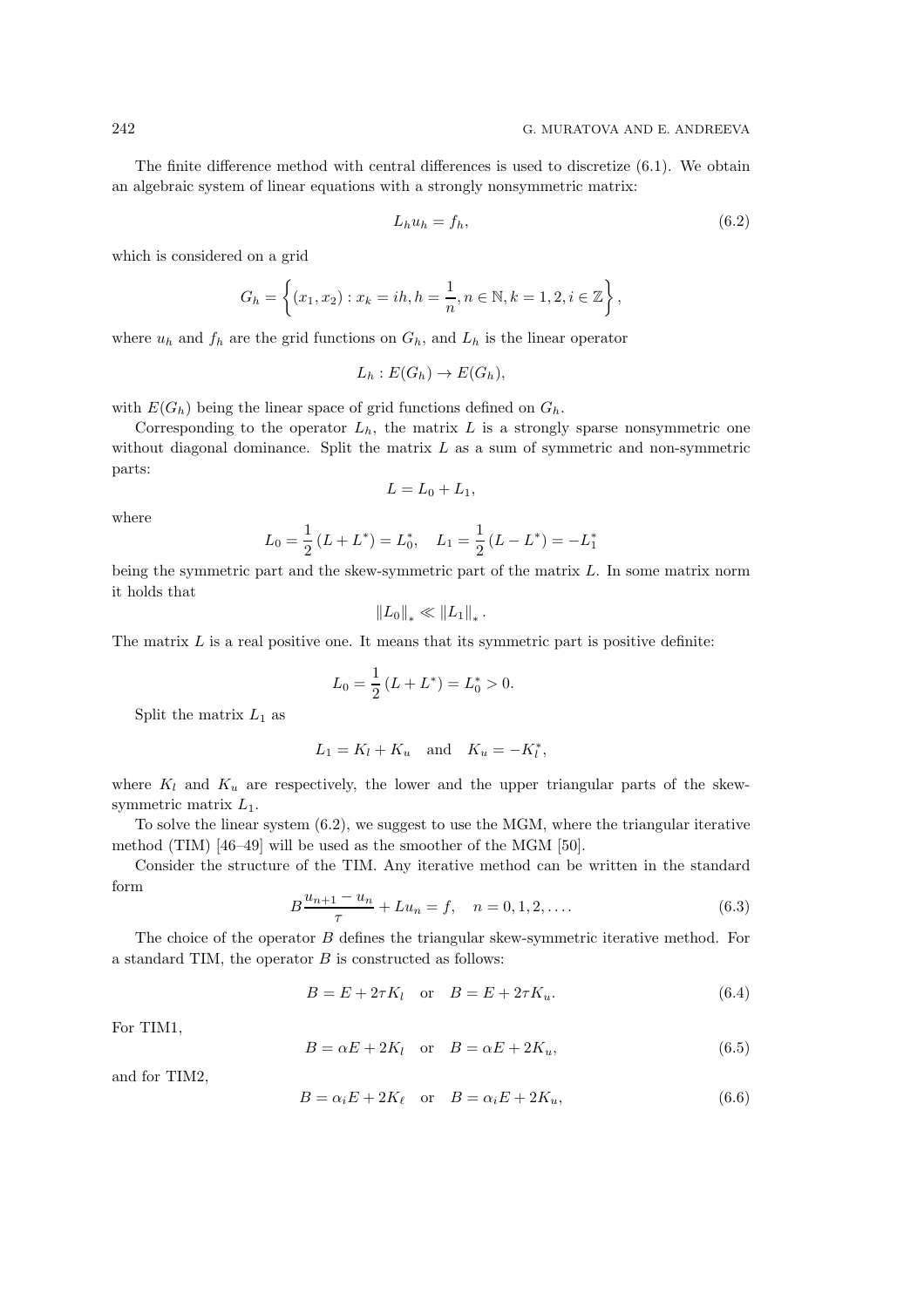where  $\tau$  is a scalar parameter.

Parameters of the offered methods  $\alpha_i, \alpha > 0$  get out under formulas:

$$
\alpha = ||M||
$$
,  
\n $\alpha_i = \sum_{j=0}^{n} |m_{ij}|$ ,  $i = 0, 1, ..., n$ ,

where  $M = \{m_{ij}\}_0^n$  is a symmetric matrix constructed by the following way:

$$
M = A_0 + K_u - K_l,
$$

and  $n$  is the dimension of the matrix  $L$ .

Any method in this class has the same behavior as the Gauss-Seidel iteration, i.e., it quickly reduces the high-frequency, but not low-frequency components of error frequencies. This is the necessary property of the smoother of MGM, that is why we have used these methods as the smoothers.

The convergence of proposed MGM modifications with triangular skew-symmetric smoothers is discussed in [50].

## 7. Model Problem

We consider the problem  $(6.1)$  to research properties of MGM modifications with suggested smoothers. We research four model problems with different velocity fields, presented in table 7.1.

Table 7.1: Velocity coefficients for test problems.

| Problem N | $v_1$         | $v_2$                 |  |
|-----------|---------------|-----------------------|--|
|           |               | $-1$                  |  |
|           | $1-2x$        | $2y-1$                |  |
|           | $x + y$       | $x - y$               |  |
|           | $\sin 2\pi x$ | $-2\pi y \cos 2\pi x$ |  |

The different Peclet numbers were considered: Pe=10, 100, 1000, 10000.

The problem (6.1) was solved by multigrid method modifications with three kinds of smoothes: TIM, TIM1 and TIM2. The number of smoothing iterations in MGM is 15. In table 7.2 the results of comparison of the suggested MGM modifications with triangular skew-symmetric methods and Gauss-Seidel method as the smoothers on a grid  $33 \times 33$  are presented. The symbol D means, that on the given problem a method doesn't converge.

The numerical results show that: a) the suggested multigrid method modification with triangular iterative smoothers proved to be effective for solving convection-diffusion problems with dominant convection; b) the multigrid method with the smoothers TIM1 and TIM2 is more effective for these problems, than MGM with TIM. Under consideration the most effective method for convection - diffusion problems with dominant convection is MGM with smoother TIM2; c) the coefficient of skew-symmetry  $\kappa = \frac{\text{Pe}^* \hbar^* |v|}{2}$  has the greatest influence on the behaviour of the method (neither the size of grid nor the coefficients of equation separately).

#### 8. Conclusion

Originally introduced as a way to numerically solve elliptic boundary-value problems, multigrid methods, and their various multiscale descendants, have since been developed and applied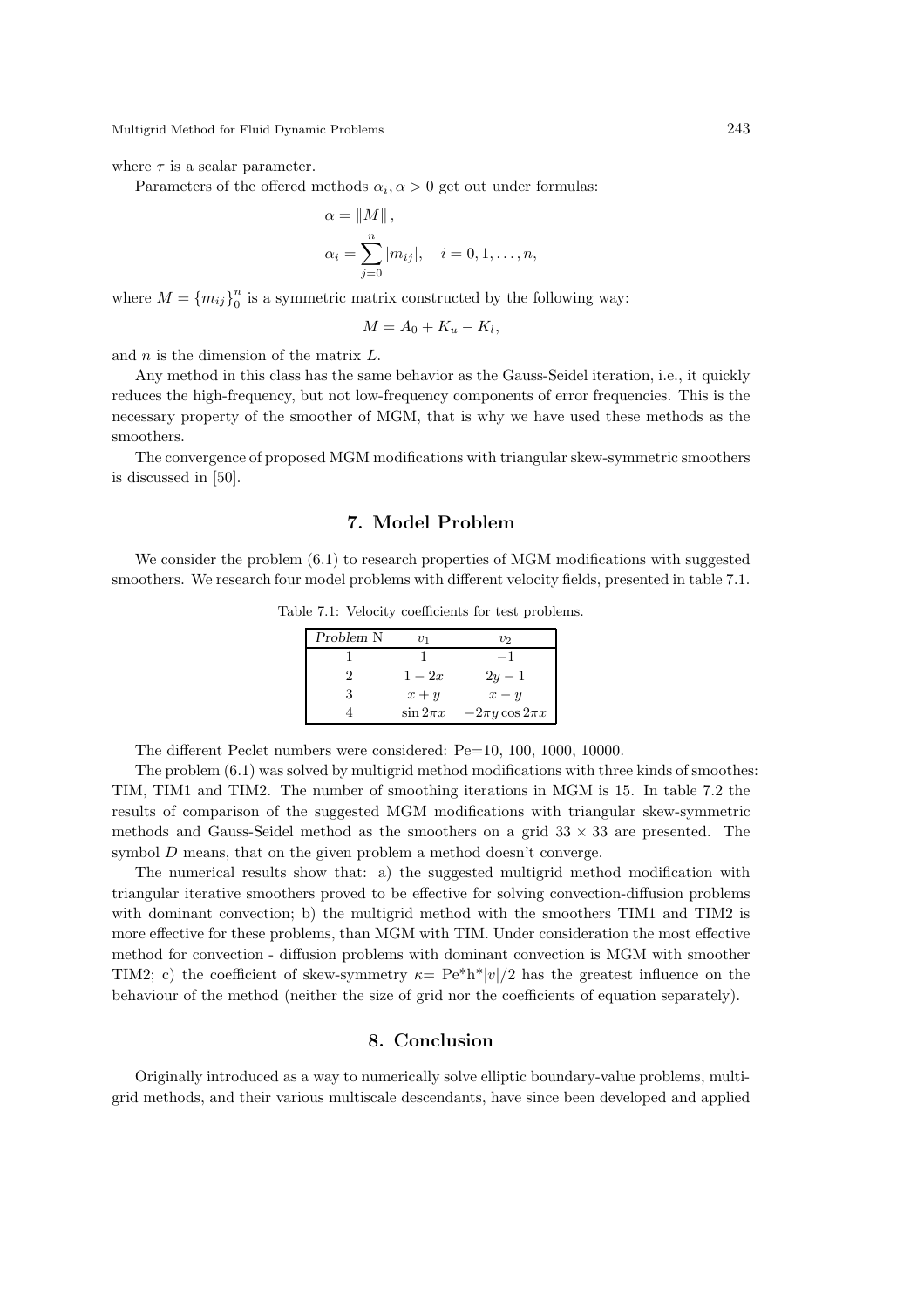| Pe                                                                                          | MGM              | $_{\rm{MGM}}$  | $_{\rm{MGM}}$   | MGM                     | $\kappa = Pe^*h^* v /2$ |  |  |
|---------------------------------------------------------------------------------------------|------------------|----------------|-----------------|-------------------------|-------------------------|--|--|
|                                                                                             | (Seidel)         | (TIM)          | (TIM1)          | (TIM2)                  |                         |  |  |
| Problem 1: $v_1(\mathbf{x}) = 1$<br>$\overline{v_2(\mathbf{x})} = -1$                       |                  |                |                 |                         |                         |  |  |
| 10                                                                                          | 13               | 35             | 30              | 30                      | 0,009765                |  |  |
|                                                                                             | 0:00:31          | 0:00:94        | 0:00:93         | 0:00:109                |                         |  |  |
| 100                                                                                         | 63               | $\overline{7}$ | 5               | $\bf 5$                 | 0,097656                |  |  |
|                                                                                             | 0:00:188         | 0:00:16        | 0:00:15         | 0:00:15                 |                         |  |  |
| 1000                                                                                        | $\boldsymbol{D}$ | 13             | 9               | 9                       | 0,976562                |  |  |
|                                                                                             |                  | 0:00:31        | 0:00:47         | 0:00:31                 |                         |  |  |
| 10000                                                                                       | $\overline{D}$   | 78             | 58              | 58                      | 9,765625                |  |  |
|                                                                                             |                  | 0:00:250       | 0:00:203        | 0:00:188                |                         |  |  |
| Problem 2: $v_1(\mathbf{x}) = 1 - 2x_1$<br>$v_2(\mathbf{x}) = 2x_2 - 1$                     |                  |                |                 |                         |                         |  |  |
| 10                                                                                          | 22               | 72             | 53              | 50                      | 0,009765                |  |  |
|                                                                                             | 0:00:62          | 0:00:188       | 0:00:172        | 0:00:171                |                         |  |  |
| 100                                                                                         | 18               | 24             | 19              | 14                      | 0,097656                |  |  |
|                                                                                             | 0:00:47          | 0:00:63        | 0:00:63         | 0:00:47                 |                         |  |  |
| 1000                                                                                        | $\overline{D}$   | 16             | 12              | $\boldsymbol{6}$        | 0,976562                |  |  |
|                                                                                             |                  | 0:00:47        | 0:00:31         | 0:00:15                 |                         |  |  |
| 10000                                                                                       | $\overline{D}$   | 59             | 51              | 32                      | 9,765625                |  |  |
|                                                                                             |                  | 0:00:187       | 0:00:171        | 0:00:109                |                         |  |  |
| Problem 3: $v_1(\mathbf{x}) = x_1 + x_2$<br>$v_2(\mathbf{x}) = x_1 - x_2$                   |                  |                |                 |                         |                         |  |  |
| 10                                                                                          | 16               | 43             | 35              | 34                      | 0,019531                |  |  |
|                                                                                             | 0:00:47          | 0:00:125       | 0:00:110        | 0:00:110                |                         |  |  |
| 100                                                                                         | 23               | 9              | $\overline{7}$  | $\overline{5}$          | 0,195312                |  |  |
|                                                                                             | 0:00:62          | 0:00:31        | 0:00:15         | 0:00:15                 |                         |  |  |
| 1000                                                                                        | $\overline{D}$   | 17             | 12              | $8\,$                   | 1,953125                |  |  |
|                                                                                             |                  | 0:00:47        | 0:00:31         | 0:00:31                 |                         |  |  |
| 10000                                                                                       | D                | 74             | 55              | 36                      | 19,53125                |  |  |
|                                                                                             |                  | 0:00:219       | 0:00:187        | 0:00:125                |                         |  |  |
| Problem 4: $v_1(\mathbf{x}) = \sin 2\pi x_1$<br>$v_2(\mathbf{x}) = -2\pi x_2 \cos 2\pi x_1$ |                  |                |                 |                         |                         |  |  |
| 10                                                                                          | 17               | 39             | $\overline{32}$ | $\overline{27}$         | 0,061359                |  |  |
|                                                                                             | 0:00:47          | 0:00:109       | 0:00:110        | 0:00:94                 |                         |  |  |
| 100                                                                                         | D                | 16             | 12              | $\overline{\mathbf{7}}$ | 0,613592                |  |  |
|                                                                                             |                  | 0:00:47        | 0:00:47         | 0:00:31                 |                         |  |  |
| 1000                                                                                        | D                | 29             | 22              | 10                      | 6,135923                |  |  |
|                                                                                             |                  | 0:00:94        | 0:00:78         | 0:00:31                 |                         |  |  |
| 10000                                                                                       | D                | 193            | 159             | 57                      | 61,35923                |  |  |
|                                                                                             |                  | 0:00:625       | 0:00:562        | 0:00:187                |                         |  |  |

Table 7.2: MGM iteration number and CPU-time on the grid  $32 \times 32$ .

to various problems in many disciplines. Two different approaches can be accomplished employing the multigrid method according to the kind of data and information employed and also how the operators deal with them: the geometric multigrid (GMG) and the algebraic multigrid (AMG).

MGM is very actively used in computational fluid dynamics.For the Navier-Stokes equations it has been shown that by mixing the method of characteristics and the finite element method we are able to obtain first and second order accurate conservative schemes of the upwinding type.

The multigrid algorithms are immediately useful for simple linear elliptic problems on simple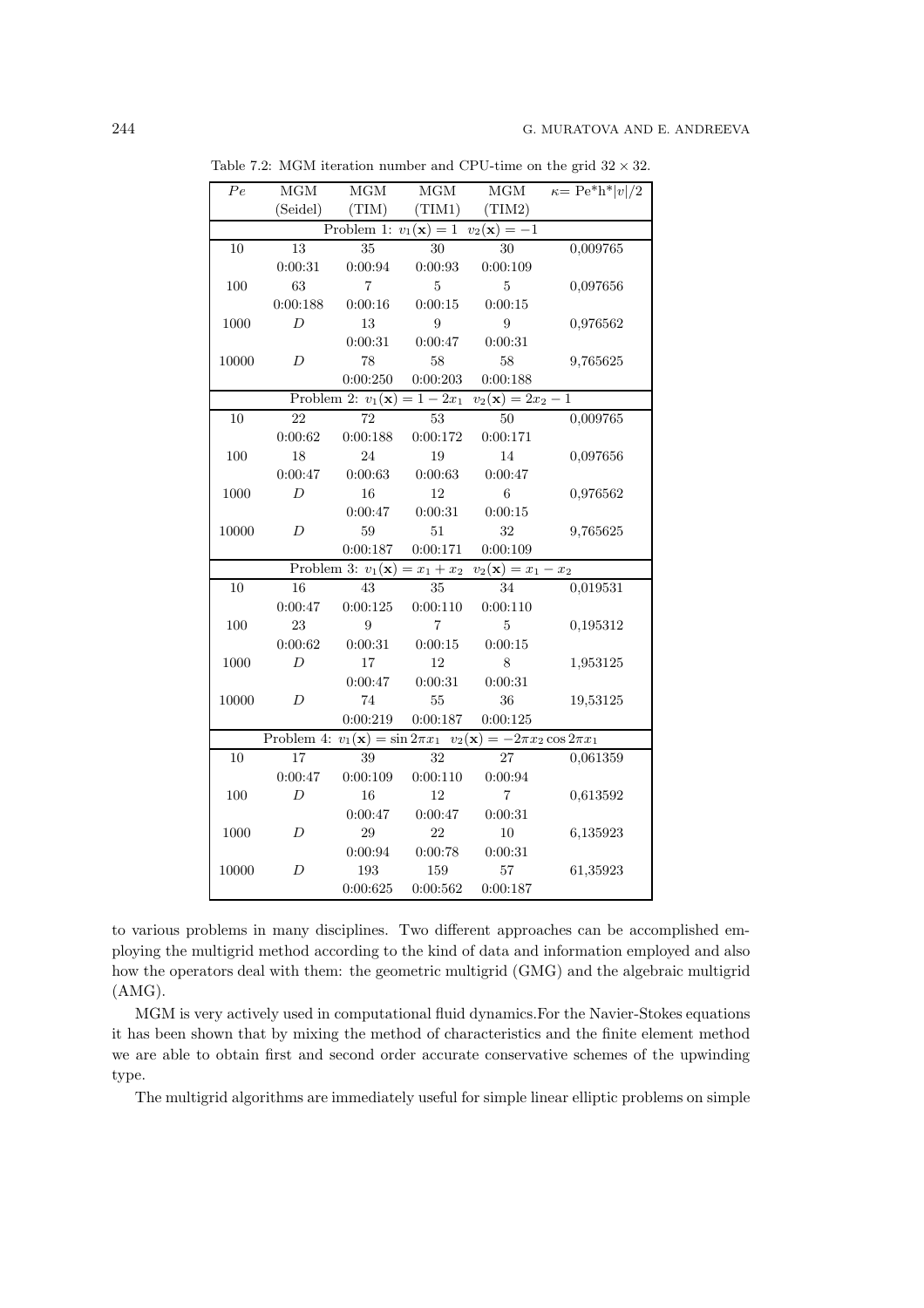domains. With relatively minor modifications, they can be generalized to handle nonlinear, anisotropic, or moderately inhomogeneous problems as well as elliptic systems. The perspective matrix splitting iteration methods, e.g., the Hermitian and skew-Hermitian splitting (HSS) iteration method [51] and its variuos generalizations and variants [52], [53] can be used as effective smoothers of the multigrid methods for solving nonself-adjoint positive-definite linear problems. Still more elaborate modifications are required to obtain efficient solvers for singular perturbation problems and for problems with discontinuous coefficients, complex domains, or unstructured grids. These topics have been researched widely over the last 30 years. Researchers have resolved many of the difficulties, while others remain open and subject to research.

## References

- [1] D. Kuzmin, A Guide to Numerical Methods for Transport Equations, University Erlangen-Nuremberg, 2010.
- [2] T.A. Davis, Direct Methods for Sparse Linear Systems, SIAM, Philadelphia, 2006.
- [3] Y. Saad, H.A. van der Vorst, Iterative solution of linear systems in the 20-th century, *J. Comput. Appl. Math.*, 123 (2000), 1-33.
- [4] A. Toselli, O. Widlund, Domain Decomposition Methods: Algorithms and Theory, Springer, 2005.
- [5] M.J. Gander, L. Halpern, F. Magoulès, An optimized Schwarz method with two-sided Robin transmission conditions for the Helmholtz equation, *Internat. J. Numer. Methods in Fluids*, 55:2 (2007), 163-175.
- [6] S. Chaabane Khelifi, N. Méchitoua, F. Hülsemann, F. Magoulès A hybrid multigrid method for convection-diffusion problems, *J. Comput. Appl. Math.*, (2013), in press.
- [7] I. Yavneh, Why multigrid methods are so efficient, *Comput. Sci. Engrg.*, 8 (2006), 12-22.
- [8] R.P. Fedorenko, A relaxation method for solving elliptic difference equations Russian, *J. Comput. Math. Math. Phys.*, 1 (1961), 1092-1096.
- [9] N.S. Bachvalov, On the convergence of a relaxation method with natural constraints on the elliptic operator, *USSR Comput. Math, and Math. Phys.*, 6:5 (1966), 101-135.
- [10] W. Hackbusch, Ein iteratives Verfahren zur schnellen Auflosung elliptischer Randwertprobleme, Report 76-12, Mathematisches Institut der Universitat zu Koln, 1976.
- [11] A. Brandt, Multi-level adaptive solutions to boundary-value problems, *Math. Comput.*, 31 (1977), 333-390.
- [12] W. Hackbusch, U. Trottenberg, Multigrid Methods, Lecture Notes in Mathematics, 960, Springer, 1982.
- [13] W. Hackbusch, Multigrid Methods and Applications, Springer, Berlin, 1985.
- [14] U. Trottenberg, C. Oosterlee, A. Schuller, Multigrid, Academic Press, 2001.
- [15] A. Thekale, T. Gradl, K. Klamroth, U. Rude, Optimizing the number of multigrid cycles in the full multigrid algorithm, *Numer. Linear Algebra Appl.*, 17 (2010), 199-210.
- [16] A. Brandt, Algebraic multigrid theory: the symmetric case, *Appl. Math. Comput.*, 19 (1986), 23-56.
- [17] R.D. Falgout, An introduction to algebraic multigrid, *Comput. Sci. Eng.*, 8 (2006), 24-33.
- [18] K. Stuben, A review of algebraic multigrid, *J. Comput. Appl. Math.*, 128 (2001), 281-309.
- [19] Q. Chang, Y.-S. Wong, H. Fu, On the algebraic multigrid, *J. Comput. Phys.*, 125 (1996), 279-292.
- [20] U. Langer, D. Pusch, Comparison of geometrical and algebraic multigrid preconditioners for data-sparse boundary element matrices, *Lect. Notes Comput. Sci.*, 3743 (2006), 130-137.
- [21] Y. Xiao, S. Shu, P. Zhang, M. Tan, An algebraic multigrid method for isotropic linear elasticity problems on anisotropic meshes, *Int. J. Numer. Biomed. Eng.*, 26 (2010), 534-553.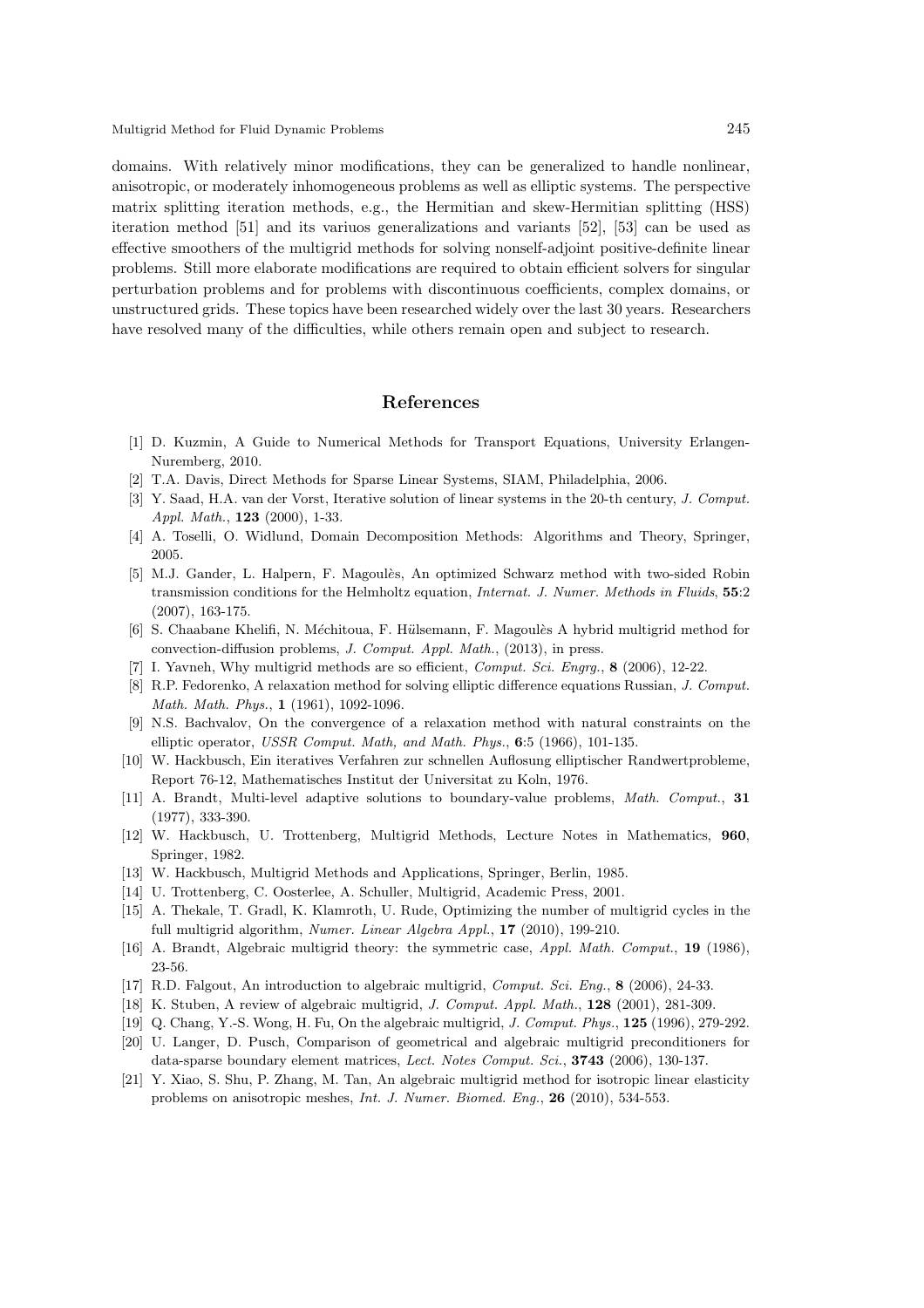- [22] K. Watanabe, H. Igarashi, T. Honma, Comparison of geometric and algebraic multigrid methods in edge-based finite element analysis, *IEEE Trans.Magn.*, 41 (2005), 1672-1675.
- [23] C.-T. Wu, H.C. Elman, Analysis and comparison of geometric and algebraic multigrid for convection-diffusion equations, *SIAM J. Sci. Comp.*, 28 (2006), 2208-2228.
- [24] F.O. Campos, R.S. Oliveira, R.W. Santos, Performance comparison of parallel geometric and algebraic multigrid preconditioners for the bidomain equations, *Lect. Notes Comput. Sci.*, 3991 (2006), 76-83.
- [25] F.J. Gaspar, J.L. Gracia, F.J. Lisbona, C. Rodrigo, Efficient geometric multigrid implementation for triangular grids, *J. Comput. Appl. Math.*, 234 (2010), 1027-1035.
- [26] F. Oliveira, M.A.V. Pinto, C.H. Marchi, Effect of multigrid method roads on the CPU time for the two-dimensional Laplace equation, *Proc. XXIX Iberian-Latin-American Congress on Computational Methods in Engineering*, Macei-Brazil, 2008, 1-21
- [27] P. Wesseling, P.Sonneveld, Numerical experiments with a multiple grid and a preconditioned Lanczos type method, in Approximation Methods for Navier-Stokes problems R. Rautmann, ed., Lecture Notes in Mathematics, 771, Springer, 1980, 543-562.
- [28] X.-F. Wang, Calculation Fluid Dynamics, ShangHai Transportation University, 1992.
- [29] A. Brandt, Multigrid techniques:1984 guide with applications to fluid dynamics, Weizmann Institute of Science, 1995.
- [30] P. Michael, A hybrid multigrid method for the steady state incompressible Navier-Stokes equations, *Elec. Trans. Numer. Anal.*, 10 (2000), 74-91.
- [31] L.Ping, A sequential regularization method for time-dependent incompressible Navier-Stokes equation, *SIAM J.Numer.Anal.*, 34:3 (1997), 1051-1071.
- [32] Z. Shesheng, A hybrid multigrid method for the unsteady incompressible Navier-Stokes equations, *Appl. Math. Comput.*, 138 (2003), 341-353.
- [33] A.V. Vyatkin, A modified method of trajectories for the one-dimensional equation of continuity, *Proceedings of the Scientific Conference "Siberian Congress of Women Mathematicians (dedicated to Sofia Kovalevskaya)"*, SibSTU, Krasnoyarsk, (2012), 26-31.
- [34] O. Pironneau, On the Transport-Diffusion Algorithm and Its Applications to the NavierStokes Equations, *Numerische Mathematik* 38 (1982), 309-332.
- [35] V.V. Shaidurov, Multigrid methods for finite elements, Kluwer Academic Publishers, London, 1995.
- [36] R. Suero , M.A.V. Pinto, C.H. Marchi , L.K. Araki, A.C. Alves, Analysis of algebraic multigrid parameters for two-dimensional steady-state heat diffusion equations, *Appl. Math. Model.*, 36:7 (2012), 2996-3006.
- [37] D.E. Demidova, D.V. Shevchenkob, Modification of algebraic multigrid for effective GPGPUbased solution of nonstationary hydrodynamics problems, *J. Comp. Science*, 3:6 (2012), 460-462.
- [38] K. Stuben, Algebraic multigrid (AMG): an introduction with applications, GMD Report 70, GMD, Sankt Augustin, Germany, 1999.
- [39] C. Dick, J. Georgii, R. Westermann, A real-time multigrid finite hexahedra method for elasticity simulation using CUDA, *Simul. Model. Practice and Theory*, 19:2 (2011), 801-816.
- [40] D.E. Demidov, A.G. Egorov, A.N. Nuriev, Parallel programming with NVIDIA CUDA technology for solution of hydrodynamics problems, in: D.A. Movchan (Ed.), Basic CUDA Programming, DMK, Press, Moscow, 2010, 194-205.
- [41] S. Khelifi, N. Méhitoua, F. Hülsemann, F. Magoulès, An aggregation based algebraic multigrid method applied to convection-diffusion operators, *FVCA VI Problems & Perspectives, in: Springer Proceedings in Mathematics*, 4 (2011), 597-604.
- [42] V.E. Henson, P.S. Vassilevski, Element-free AMGe: general algorithms for computing interpolation weights in AMG, *SIAM J. Sci. Comput.*, 23 (2001), 629-650.
- [43] Y. Notay, Aggregation based algebraic multigrid for convection diffusion equations, *SIAM J. Sci. Comput.*, 34 (2012), 2288-2316.